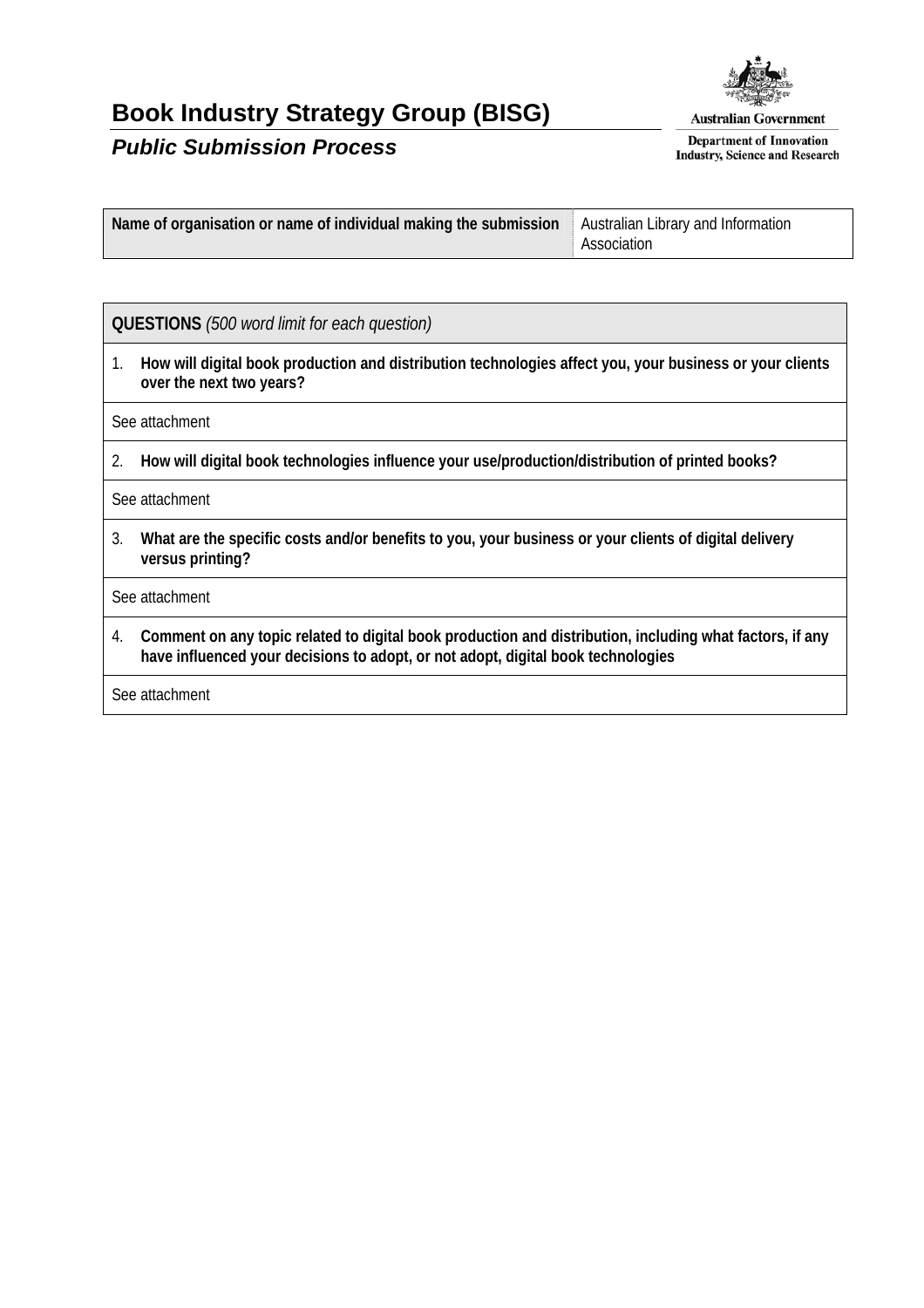

# **Submission from the Australian Library and Information Association to the Book Industry Strategy Group**

*January 2011*

## **Introduction**

The Australian Library and Information Association (ALIA) welcome the opportunity to make a submission to the Book Industry Strategy Group (BISG).

ALIA representatives have appreciated being invited to participate in BISG meetings as observers. We hope to continue to support the work of the Group, the recommendations from reports and outcomes. ALIA also looks forward to working with the other stakeholders of the BISG on a whole-of-industry response to the challenges that will be ahead for the industry.

ALIA supports the submission by the Council of University Librarians (CAUL) which outlines academic library comments for the BISG.

## **Background**

ALIA is the peak body representing the library and information services sector. It represents 6000 members, the library and information profession, Australian library and information services, and the interests of over 12 million library users.

We are committed to promoting the free flow of information and ideas in the interest of all Australians and a thriving culture, economy and democracy.

We advocate the development of an informed society that can partake and participate in skilled decision-making. Accurate, relevant and timely information is the key ingredient to effective decision-making. Australia's long-term economic development is dependent on its ability to use information to make decisions that enable growth, progress and productivity.

Library and information services professionals are committed to the following core values:

- $\cdot$  Promotion of the free flow of information and ideas through open access to recorded knowledge, information, and creative works.
- Connection of people to ideas.
- Commitment to literacy, information literacy and learning.
- Respect for the diversity and individuality of all people.
- Preservation of the human record.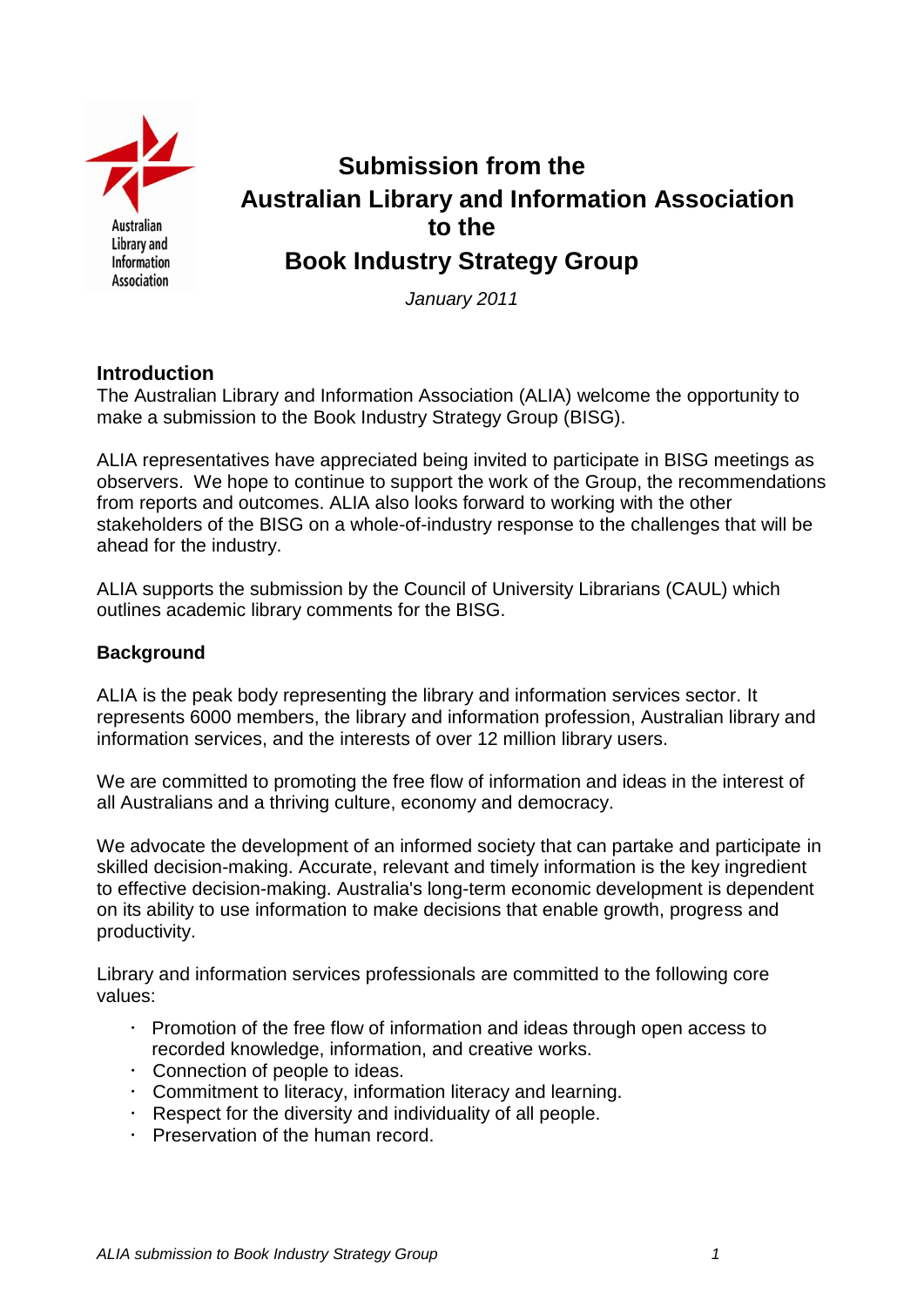## **The library and information sector**

Australians are supported in the areas of literacy and reading, education, business, health, community and digital access through an extensive network that includes:

- approximately 1,600 national, state and public library service points
- approximately 9,000 school libraries
- 42 university libraries
- 387 TAFE campus libraries, and
- 448 health/medical libraries
- over 400 corporate/business libraries
- thousands of other special libraries including government, corporate and law libraries.

Statistics of library use include:

- there are approximately 12 million registered users of public libraries in Australia – almost half of Australia"s total population
- there are approximately 108 million visits to public libraries each year
- each year Australia's public libraries lend over 178 million items
- TAFE libraries had 14 million visits in 2006
- there are over 21 million loans every year in Australian university libraries
- in 2007-08, 7.7 million people visited Australian and New Zealand national and state libraries

## **Why are libraries an important part of the book industry?**

Libraries are an integral part of the book industry for the following reasons:

- libraries are the custodians for all books ever published
- librarians preserve published books
- libraries have a substantial expenditure on books
- the development of a culture and love of reading is nurtured by libraries from early childhood, through school years, to higher education, and then as part of lifelong learning
- libraries provide services and resources to meet the needs of the aged and people with disabilities
- libraries support Australian culture by providing Australian content
- many people who borrow from libraries are also likely to buy books, especially people aged from 30 to 60 years.

Australian libraries are an integral part of the book industry. They support the book industry as a major purchaser, as custodians and conservators and, as the main provider of books for many users. Libraries support literacy and encourage reading thereby building a culture of books.

Libraries are committed to the development and preservation of Australian intellectual and cultural heritage and as part of this commitment, are instrumental in making Australian content available to the nation.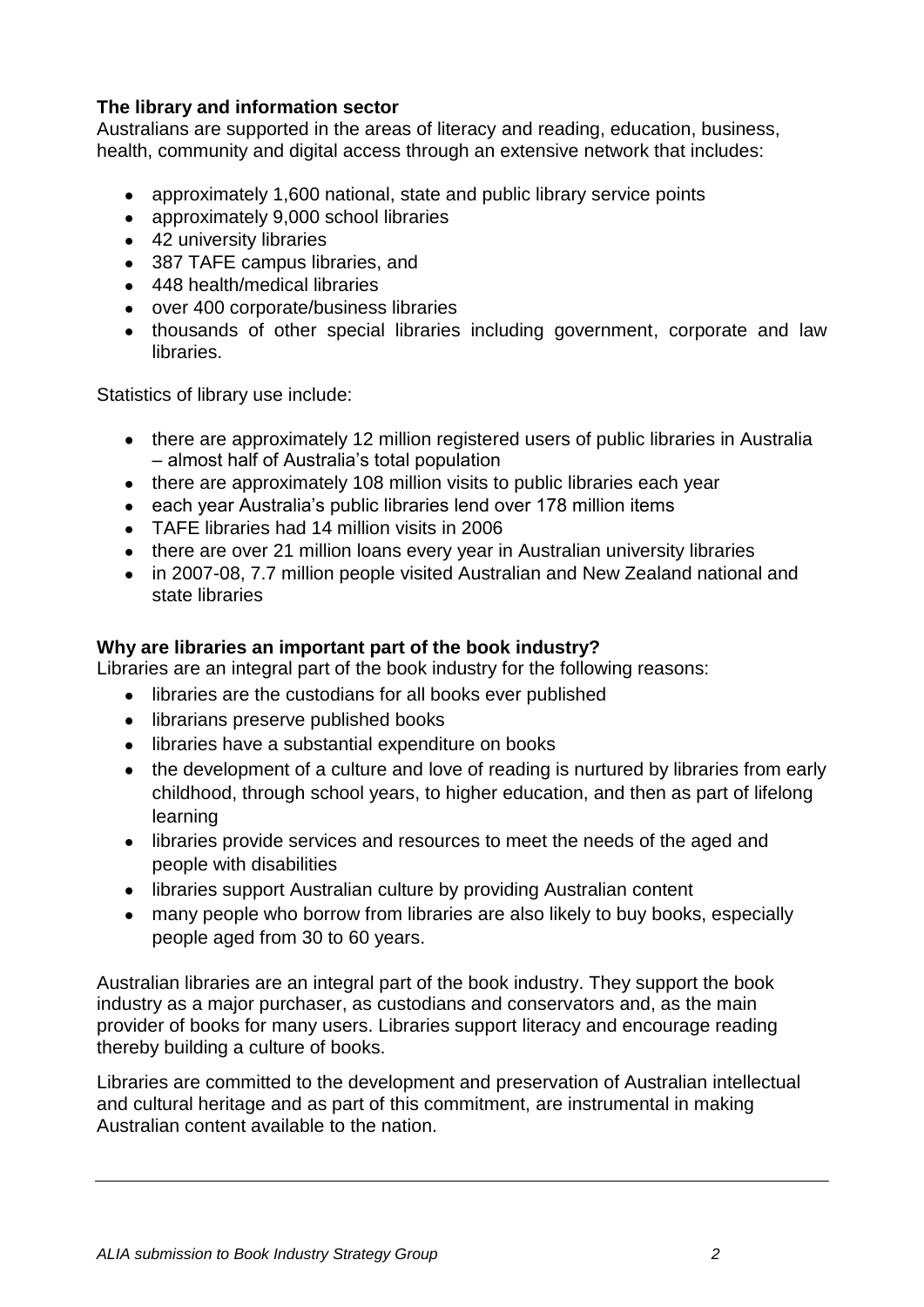#### **Statistics - Public libraries**

#### *Book holdings*

In June 2004, public libraries in Australia held a total of 52.8 million books and other library materials such as video and audio tapes and discs. About 39.0 million items were available as lending stock, of which 34.3 million were books. There were 176.2 million loans, of which 138.2 million were books. There were 10.1 million registered borrowers in that year.

#### *Library funding*

Public libraries are particularly reliant on government funding for their operation, with the majority of funding coming from local government. According to *Cultural Funding by Government, Australia, 2007-08* (ABS 4183.0), the Australian Government provided \$65.4m towards funding for public libraries in 2007-08, while the state and territory government contributed \$317.6m.

#### *Expenditure on library materials*

The expenditure on library materials was \$108.31m in 2007-08. Expenditure on library materials has grown by 16% over the five year period from 2003-04 to 2007-08, with all states and territories recording increases. South Australia and Victoria both recorded increases of over 20%.

#### *Expenditure on electronic resources*

The expenditure on electronic resources was \$3,714,599 in 2007-08. Expressed as a percentage of total collection expenditure, the Australian Capital Territory allocated the highest proportion of funds to electronic resources at 20%, with New South Wales and South Australia the least at 3%. Expenditure on electronic resources has grown by 16% over the previous year.

#### **Statistics - University libraries**

The Council of Australian University Librarians (CAUL) produces comprehensive statistical data annually. The collection and compilation of these statistics is managed by CAVAL.

#### **Statistics - National and State Libraries**

National & State Libraries Australasia (NSLA) represents the National, State and Territory Libraries of Australia and New Zealand.

In 2008-09, \$26.7 million was spent purchasing resources for collections. This figure includes all resources, both books and serials, and both print and electronic.

Electronic Resources Australia (ERA), managed by the National Library of Australia, is a consortia across all library sectors that purchases and provides online resources at competitive prices.

Comprehensive statistics for state and national libraries can be found at <http://www.nsla.org.au/publications/statistics/>

#### **Statistics - School and TAFE libraries**

Statistics for expenditure by libraries in these sectors are not readily available and obtaining figures or estimates would require more research. Statistics for primary, secondary, tertiary and academic educational publishing are available from the Australian Publishers Association.

#### **Statistics - Special libraries**

This sector includes libraries such as law and health/medical/pharmaceutical libraries which have significant expenditure on specialist books and manuals.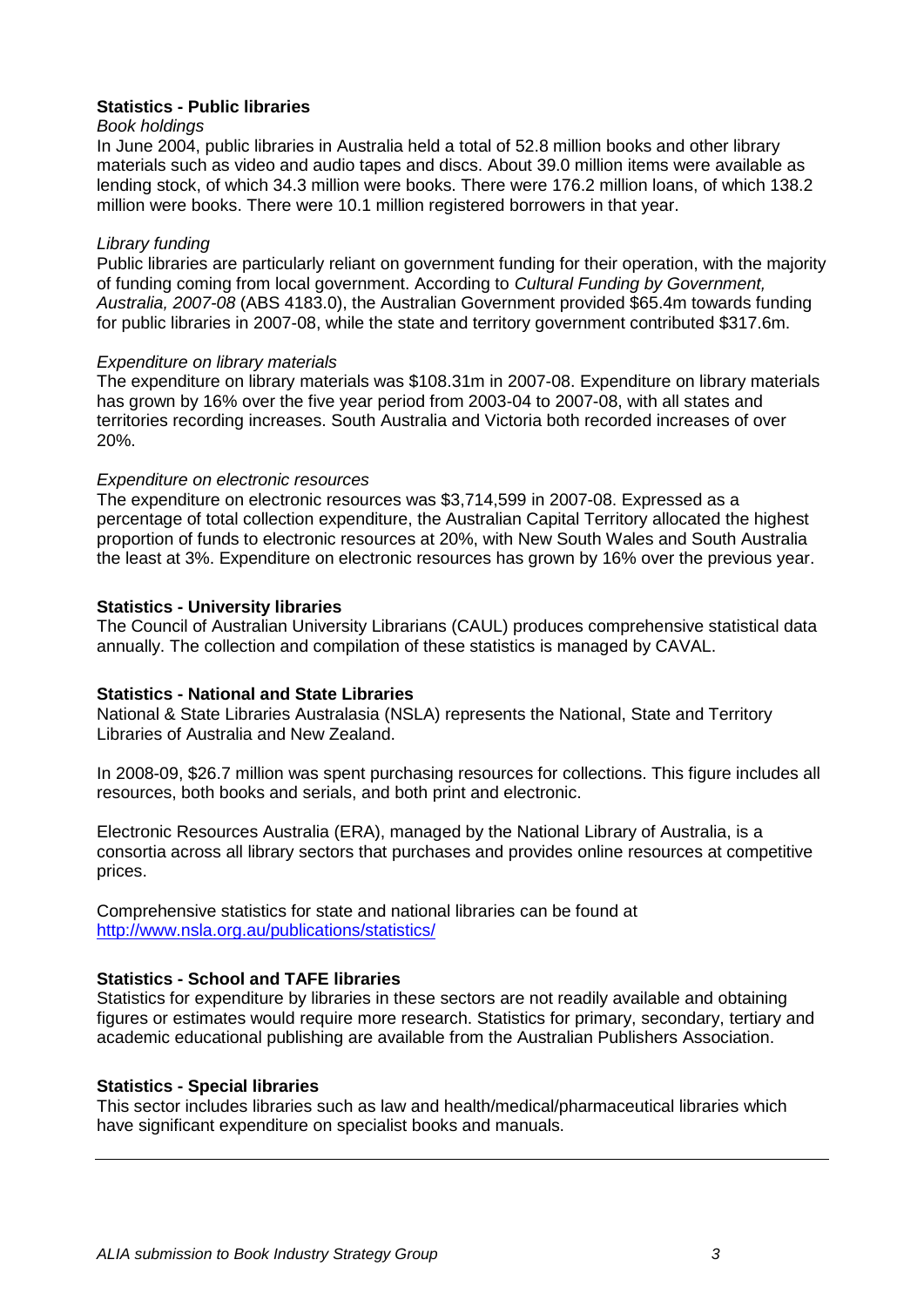## **Books, Reading and Literacy**

E-books through public libraries provide the Australians with 24/7 access to reading. Improvements to Australia"s literacy levels are needed. ALIA supports the variety of ways to enable Australians to read to improve our economy and productivity. The recent report by the Productivity Commission highlights the economic benefits of literacy. http://www.pc.gov.au/ data/assets/pdf file/0009/102024/literacy-numeracy-labour[outcomes.pdf](http://www.pc.gov.au/__data/assets/pdf_file/0009/102024/literacy-numeracy-labour-outcomes.pdf)

If we are to become a nation of readers, as Prime Minister Julia Gillard stated in her speech at the Prime Ministers Literary Awards 2010, then more needs to be done. [http://www.australiacouncil.gov.au/news/news\\_items/2010/2010\\_prime\\_ministers\\_literary\\_awards](http://www.australiacouncil.gov.au/news/news_items/2010/2010_prime_ministers_literary_awards)

"Of course reading is a gift that grows by being shared. I want Australia to be a community of readers." "I want every Australian to have the power of words and ideas at their command so that together we can "nudge the world a little"", states Ms Gillard.

If Australia is truly to be a reading nation, and remain that way, wider initiatives than just publishing and selling books are needed. The Australian Library and Information Association, State and National Libraries and Public Library Associations have formed the founding partner group for the National Year of Reading 2012.

If the basic premise of using ebooks is the ability to read, ALIA encourages all stakeholders of the Australian book industry to be enthusiastically involved in the National Year of Reading 2012. <http://www.love2read.org.au/>

## **Libraries and internet access**

ALIA supports the basic right of library and information services users to unhindered access to information regardless of format. Through these services, Australia's libraries play a key role in addressing the need for equitable community access to online information and services. Libraries and information services facilitate and promote public access to the widest variety of information, reflecting the diversity of society. The selection and availability of library materials and services, including ebooks, online content and services, is governed by professional considerations and not by political, moral and religious views. Access to electronic information resources should not be restricted except as required by law and this basic right should not be eroded in the development of further regulatory or legal restrictions on online information.

Users are assisted with the necessary skills and a suitable environment in which to use their chosen information sources and services freely and confidently. Each user's right to privacy and confidentiality is protected with respect to information sought or received and resources consulted, including which ebooks may be used.

## **Libraries, funding and the National Broadband Network**

ALIA notes the importance of a national framework for funding for Australian public libraries to enable Australia"s digital future. This is to ensure greater coordination and collaboration in addressing issues concerning the online environment including DRM, Copyright and costs association to deliver, maintain and provide access to e-books and other electronic resources. Availability and access to broadband is an infrastructure required for ebooks and therefore equity of access to this should be considered.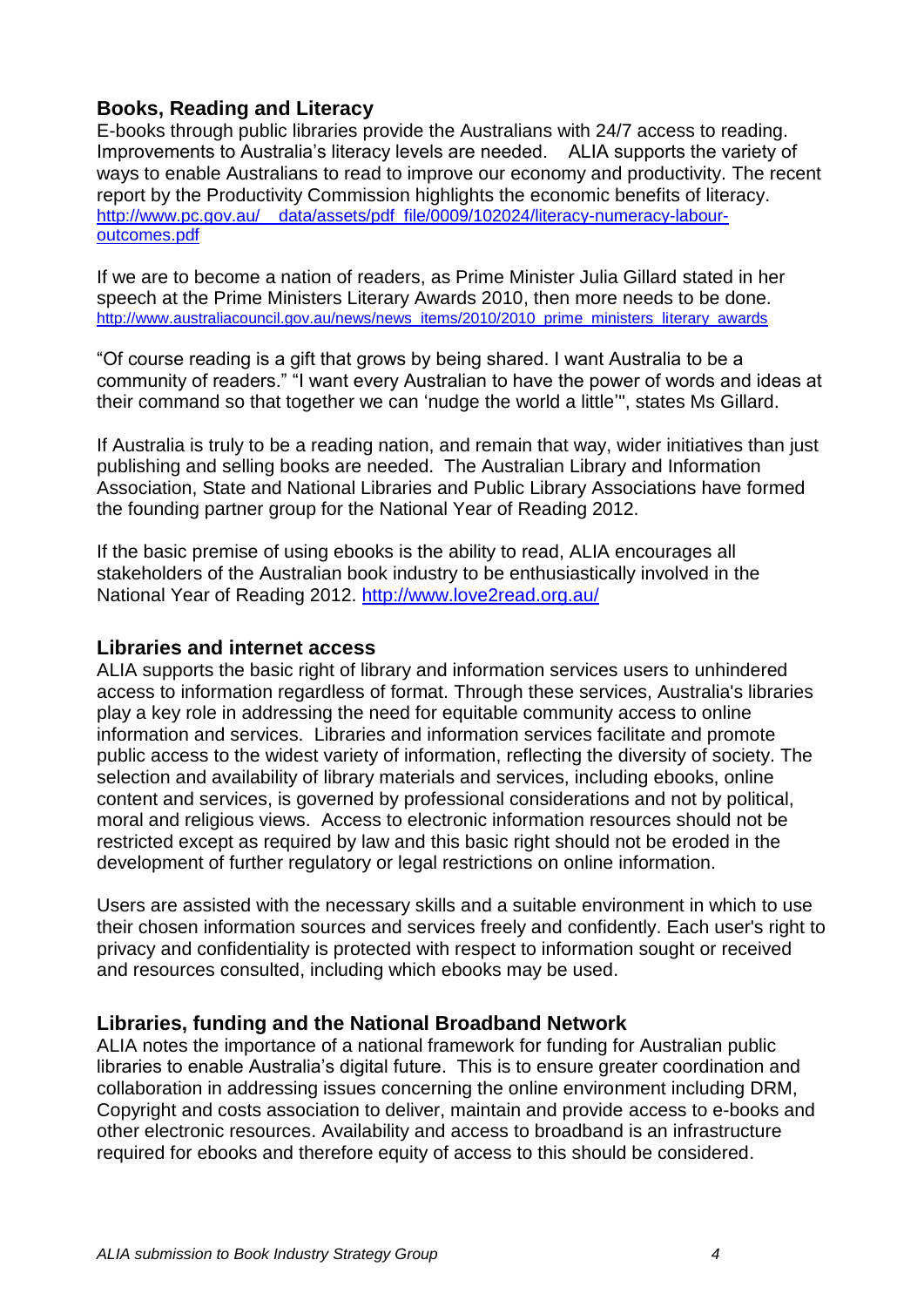ALIA believes that libraries are a major stakeholder in the national broadband strategy and therefore access to electronic resources for the delivery of better literacy, health, education, business, community, and government services.

Public libraries are a major stakeholder in the national broadband strategy for the following reasons:

- there is existing physical and technological infrastructure in public libraries in every local government area across the nation
- there is a huge and increasing usage of electronic information services in public libraries and a resulting increase in community expectations of internet assistance
- public libraries are the key provider of free internet access for many people who do not have access at home or through school and work
- public libraries have a crucial role in building strong and sustainable communities by providing equitable internet access in remote and rural communities, in Indigenous communities, to people at lower socioeconomic levels, to seniors, and to marginalised groups who are without internet skills or computers at home.
- public libraries have a role in enabling internet access, assistance and technology for people with disabilities
- the provision of quality online information, through Electronic Resources Australia, is fundamental to a well-informed, educated, economically competitive and democratic society
- support for internet education and skills training for users is required and can be delivered to communities via public libraries

## **New technologies**

Wireless and mobile applications and devices are driving profound changes across all industries and sectors, providing increased flexibility, convenience and control for users. Portable, multifunction devices and increasingly available wireless access in public places facilitates greater use of electronic resources and drives demand. User behaviour in this changing online environment is driving and being driven in unpredictable directions by these new technologies and applications. Ebooks are an excellent example of this.

## **Ebooks and Public, State and National libraries**

Public libraries are community hubs within rural, regional and metropolitan areas. Libraries are at the heart of local communities. The free public library network in Australia is the key provider of free access to information and services; public libraries are recognised as trusted, friendly, neutral and non-threatening spaces for individual or group social inclusion.

Public libraries in Australia are also conducting many ebook reader projects, with ebook devices being loaded and lent to library clients. This is another method of providing equity of access, as well as opportunities for the public to learn more about ebook technology without having to purchase all the infrastructure required (hardware, internet access etc) before being able to use and read ebooks.

Currently the Overdrive system and rights management is used by a number of public libraries.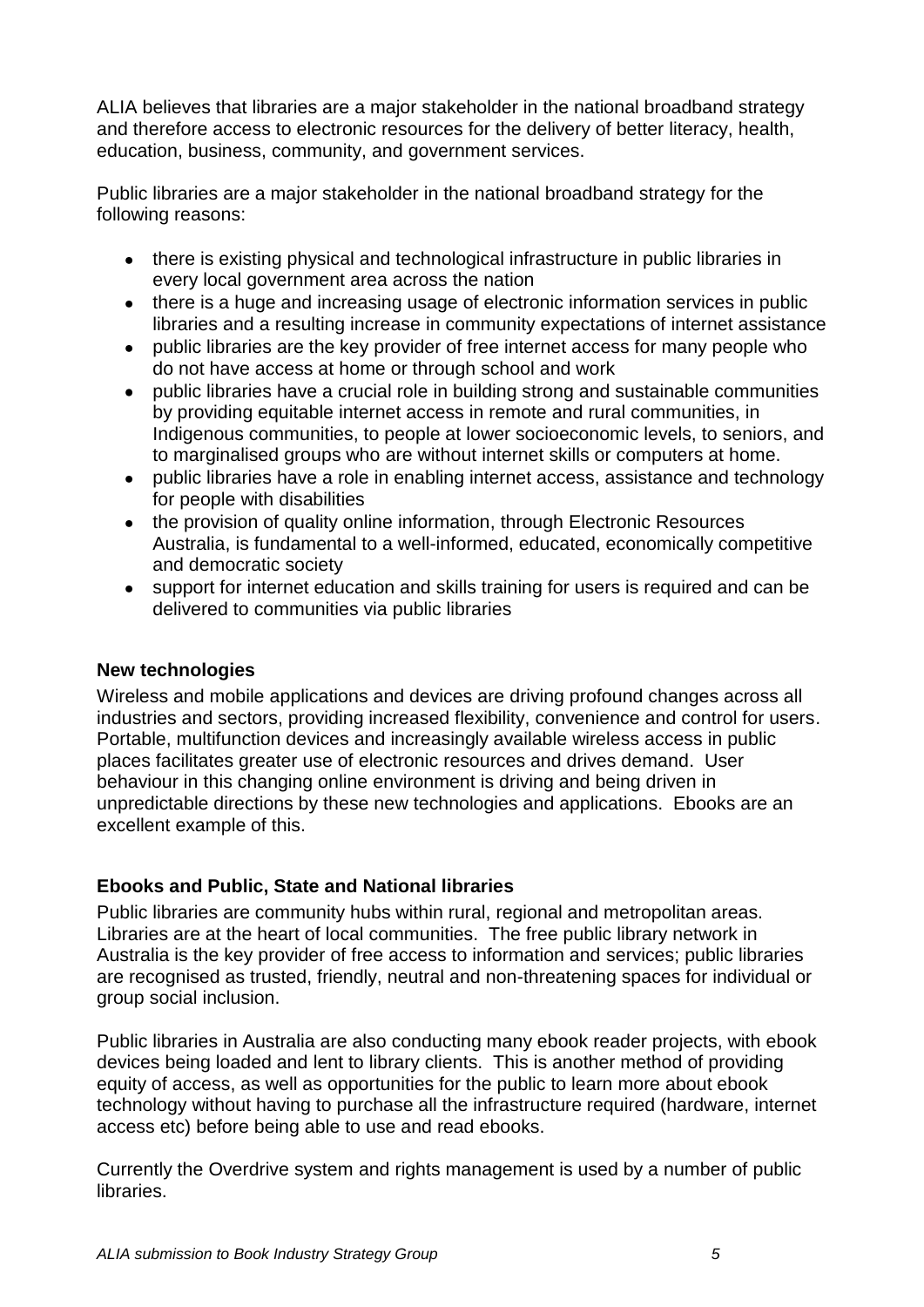Libraries also invest in encouraging Australian author content, through Writers in Residence programs, scholarships and other fellowships and grants, with two examples being state libraries <http://www.sl.nsw.gov.au/about/awards/index.html> and the National Library of Australia [http://www.nla.gov.au/grants/haroldwhite/.](http://www.nla.gov.au/grants/haroldwhite/)

The National Library"s ebook collection information can be found at <http://www.nla.gov.au/pub/ebooks.html>

#### **School libraries, teacher librarians and electronic resources**

Teacher librarians have an important role in teaching information and digital literacy skills to teachers, students and parents, including the ability and skills required to access and manage ebooks, such as e-textbooks.

It is important to note that in many schools, the main location for internet access outside of the classroom is in the library. The school library also acts as a communications hub; in many schools, teachers, parents, students and members of the wider community gather in the library to work together on issues or projects.

However, many schools do not have a qualified teacher librarian and some do not have a school library. They are therefore disadvantaged in being able to access electronic materials such as ebook packages, and to teach information and digital literacy skills.

ALIA has been involved in the federal government"s Inquiry into School Libraries and Teacher Librarians in Australian schools and we are hopeful that the outcomes of this report will mention improved access to electronic resources and ebook packages for all Australian students whether they be in a state school, Catholic or independent or private school.

In 2009 Wesley College received the School Library Association of Victoria Research Award to investigate e-Readers in Schools and some of the conclusions noted the Digital Rights Management issues [http://slav.globalteacher.org.au/2010/06/21/wesley](http://slav.globalteacher.org.au/2010/06/21/wesley-college-investigates-ereaders/)[college-investigates-ereaders/](http://slav.globalteacher.org.au/2010/06/21/wesley-college-investigates-ereaders/)

The American Library Association conducted an e-Book Summit for School Libraries in 2010<http://ebook-summit.com/> and these papers include valuable information about user feedback, changes to library staffing skillsets to manage ebooks.

#### **Print on Demand**

It is expected that the introduction of Lightning Source into Australia in 2011 and other Print on Demand options will also change the landscape for libraries, library suppliers and clients over the next few years.

#### **Environmental and sustainability considerations**

While there may be many areas of environmental sustainability gains with e-books, the future challenges of hardware disposal should also be considered by governments. This relates to how people dispose appropriately their ebook readers, tablets, iPads, other similar devices. E.g. mobile muster bins – will we be able to deposit our old ebooks readers in a similar manner.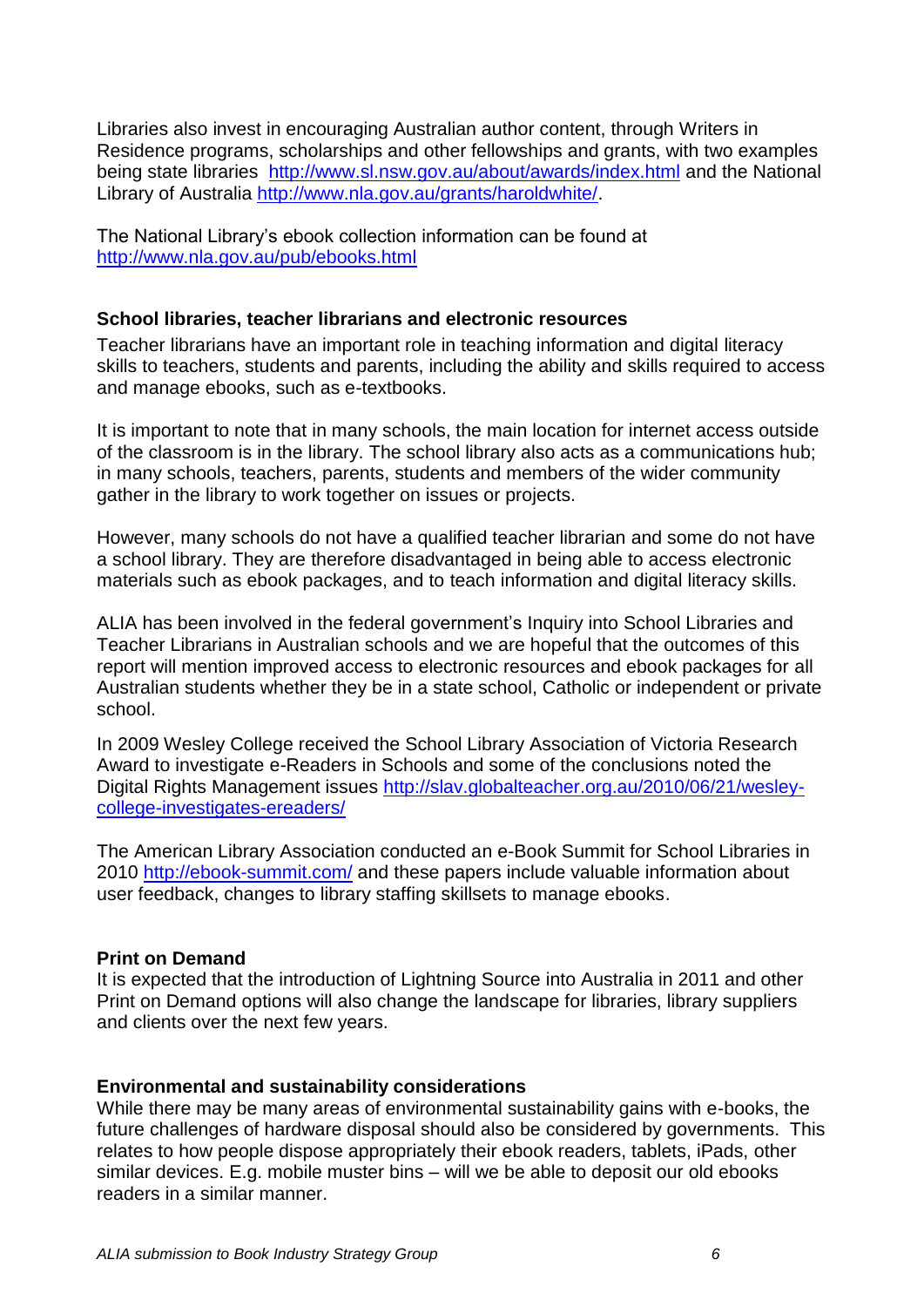#### **Growth in Demand**

There will continue to be a growing demand for both digital books and electronic resources in libraries. The costs associated with meeting this demand and equality of access, so as to not disadvantage any one group of our community, should be considered by governments. While storage costs are reduced (less print books on the shelf) the price of electronic books are not necessarily dramatically less, and there are still requirements for cataloguing, licensing and rights management of all ebooks in libraries.

ALIA members look forward to working with the BISG on the outcomes of the Group"s final report in 2011 and beyond.

Sue Hutley Executive Director Australian Library and Information Association 9-11 Napier Close, Deakin ACT 2600 [sue.hutley@alia.org.au](mailto:sue.hutley@alia.org.au)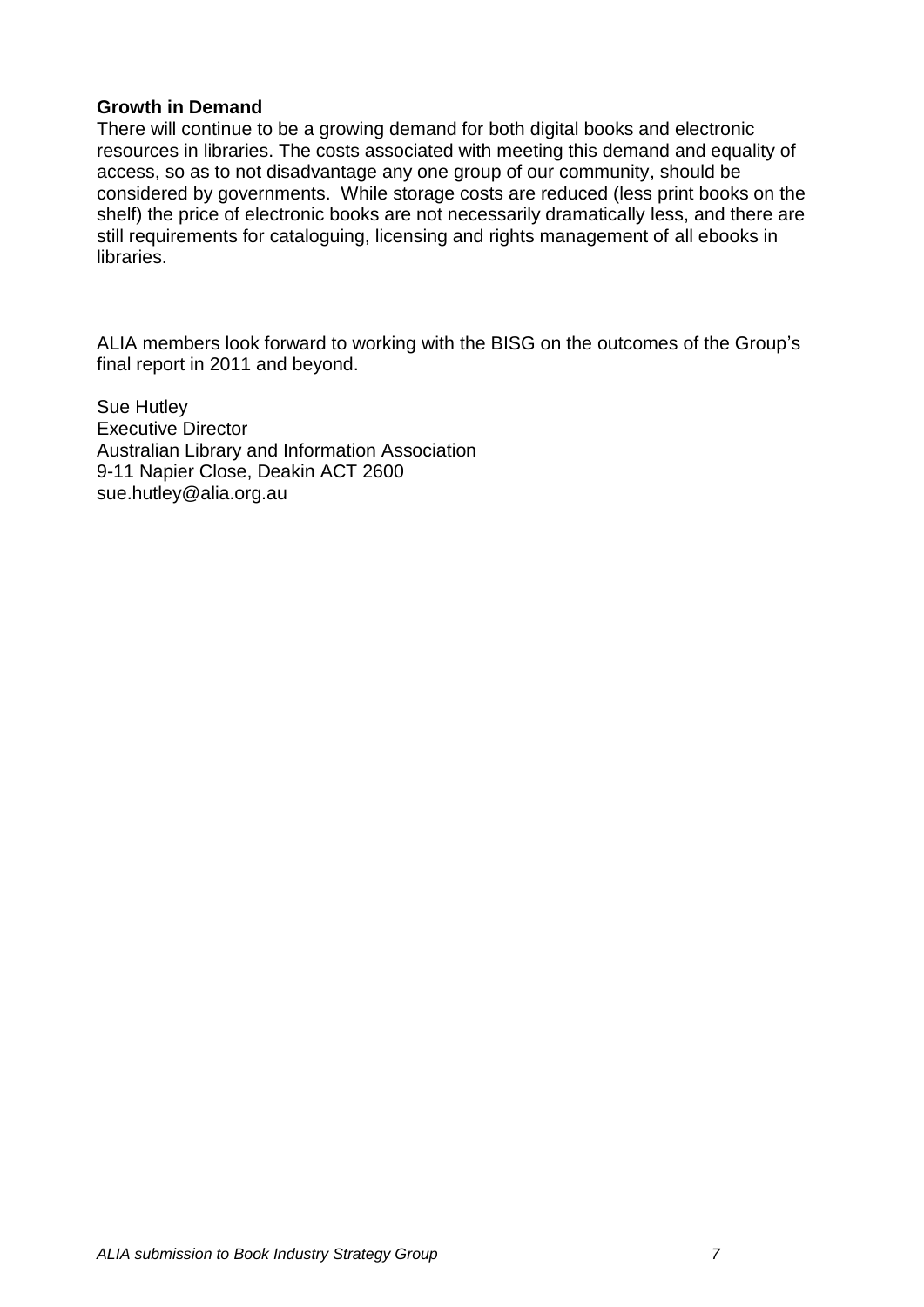## **Recommendations – Book Industry Strategy Group – January 2011**

ALIA makes the following recommendations :

- 1. That Libraries are recognised as an important part of the digital book industry as a large consumer and supply group, and through their role in encouraging wider use and adoption of ebooks and other electronic resources by all Australians.
- 2. That the BISG consider recommending to the Attorney Generals Department a review of Australian Copyright legislation in the context of e-books and electronic resources within the next three years due to the rapidly changing requirements for electronic resources.
- 3. That the Australian Government, through specific initiatives funding for the National Library of Australia and the Department of Education, Employment and Workplace Relations ensure equal access to all Australians, including all Australian students, to online electronic book and other electronic resources.
- 4. That the Australian Government, through Minister Crean and the Department of Prime Minister and Cabinet, support and provide funding for the National Year of Reading 2012 initiative which will encourage further takeup of digital books, especially Australian content and improve Australia"s literacy rates.
- 5. That Minister Carr and the Department of Innovation continue its support for the Book Industry through ongoing support by a funded section of the Department. An Industry Innovation Council model should be considered.
- 6. That the Department of Innovation, as part of the ongoing work of the BISG, undertake a study into the cost implications and digital rights management issues for smaller Australian libraries (as noted in the July 2010 BISG *Digital Technologies in Australia's Book Industry* Research Report).
- 7. That the Department of Innovation work with key industry stakeholders and Associations to convene a number of Symposium conferences over the next three years for the library industry, publishing and bookselling industries to further discuss the issues and challenges faced as electronic books change the landscape of book publishing, reading and hardware requirements.
- 8. That as part of the final BISG report, that environmental and sustainability challenges are considered, including the waste disposal options available for Australians for ebook reader hardware.

#### **References**

Australian Bureau of Statistics *Arts and Culture in Australia: A Statistical Overview, 2009 (ABS 4172.0)* Australian Bureau of Statistics *Cultural Funding by Government, Australia, 2007-08 (ABS 4183.0)* Council of Australian University Librarians (CAUL) <http://www.caul.edu.au/stats/> National & State Libraries Australasia (NSLA)<http://www.nsla.org.au/> *Australian public libraries statistical report.* Compiled by Public Library Services, State Library of

Queensland.<http://www.nsla.org.au/publications/statistics/>